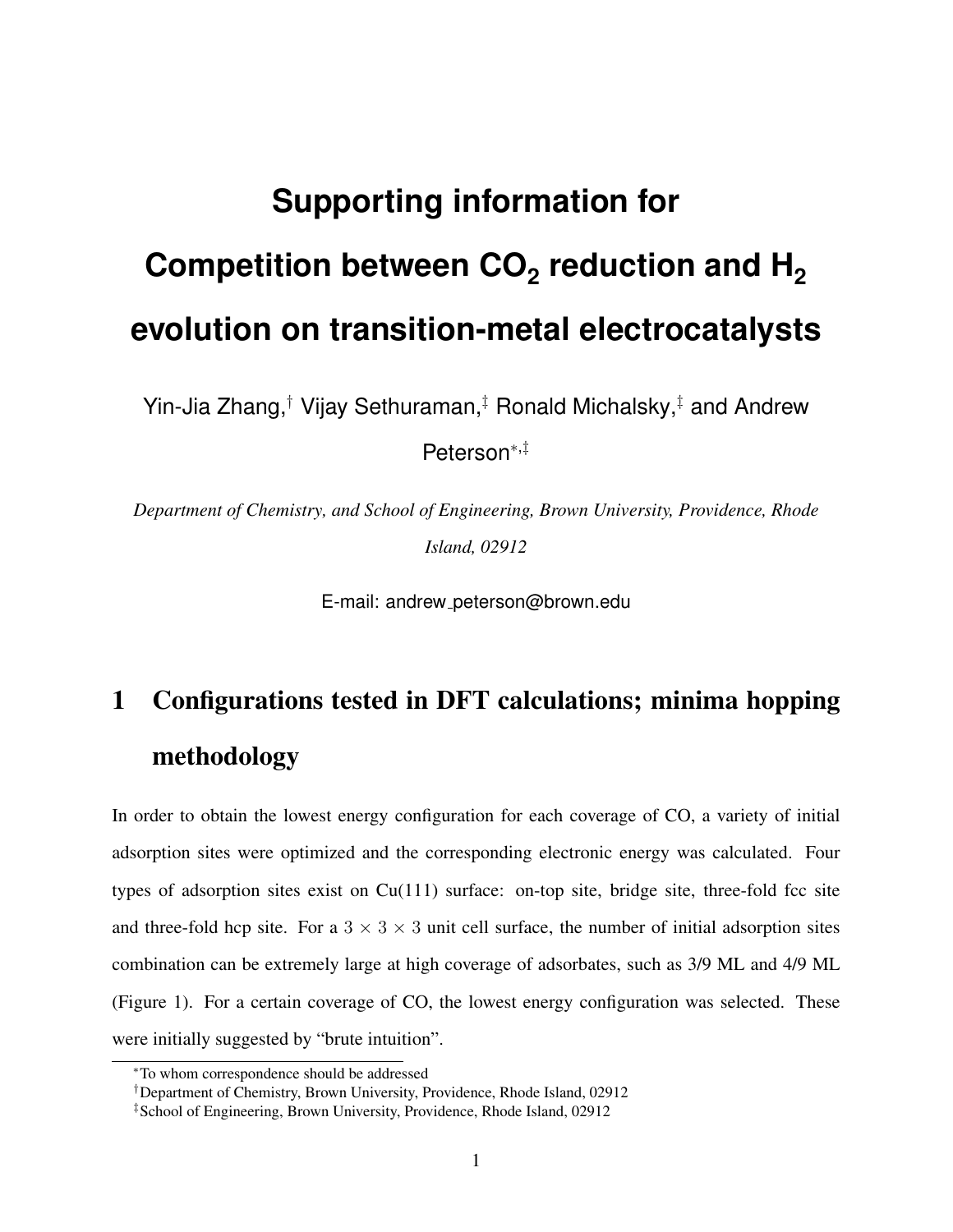

Figure S1: Energies of copper configurations. Each blue bar represents the binding energy of CO or H for one possible configuration, which was optimized within DFT. The black circle and gray line are the lowest energy configuration with a certain CO coverage, which is reported in the manuscript.

We then expanded this with a systematic constrained minima hopping method  $1.2$  In this method, each coverage level was run in parallel in five independent runs initially at a moleculardynamics search temperature of 2000 K. Identity-preserving Hookean constraints were implemented to maintain the identity of CO and to prevent volatilization of adsorbates, as described in reference.<sup>1</sup> All runs were continued until the molecular dynamics search temperature exceeded 4000 K, which occurs when the minima hopping algorithm is no longer finding new minima, or when at least 100 unique configurations for each coverage were identified. The lowest energy configurations of both techniques are reported in the manuscript, while all the energetic results are shown in Figures 1 and 2 for Cu and Mo, respectively.

To ensure the trend of weakening H-binding is intact on a Mo surface, the coverage-dependent calculations were also undertaken on Mo bcc(100) surface by using the above constrained minimahopping method, with the results shown in Figure 2. We can quickly observe that the binding energy of CO is much stronger on the Mo surface and does not approach the energetic levels of Cu until coverages above 7/9 ML; second, we see only a gradual increase in the binding energy until the coverage exceeds 5/9. Therefore, we can conservatively state that the coverage is expected to be *at least* at a level of 5/9 ML. With such coverages of CO, the binding of H has been weakened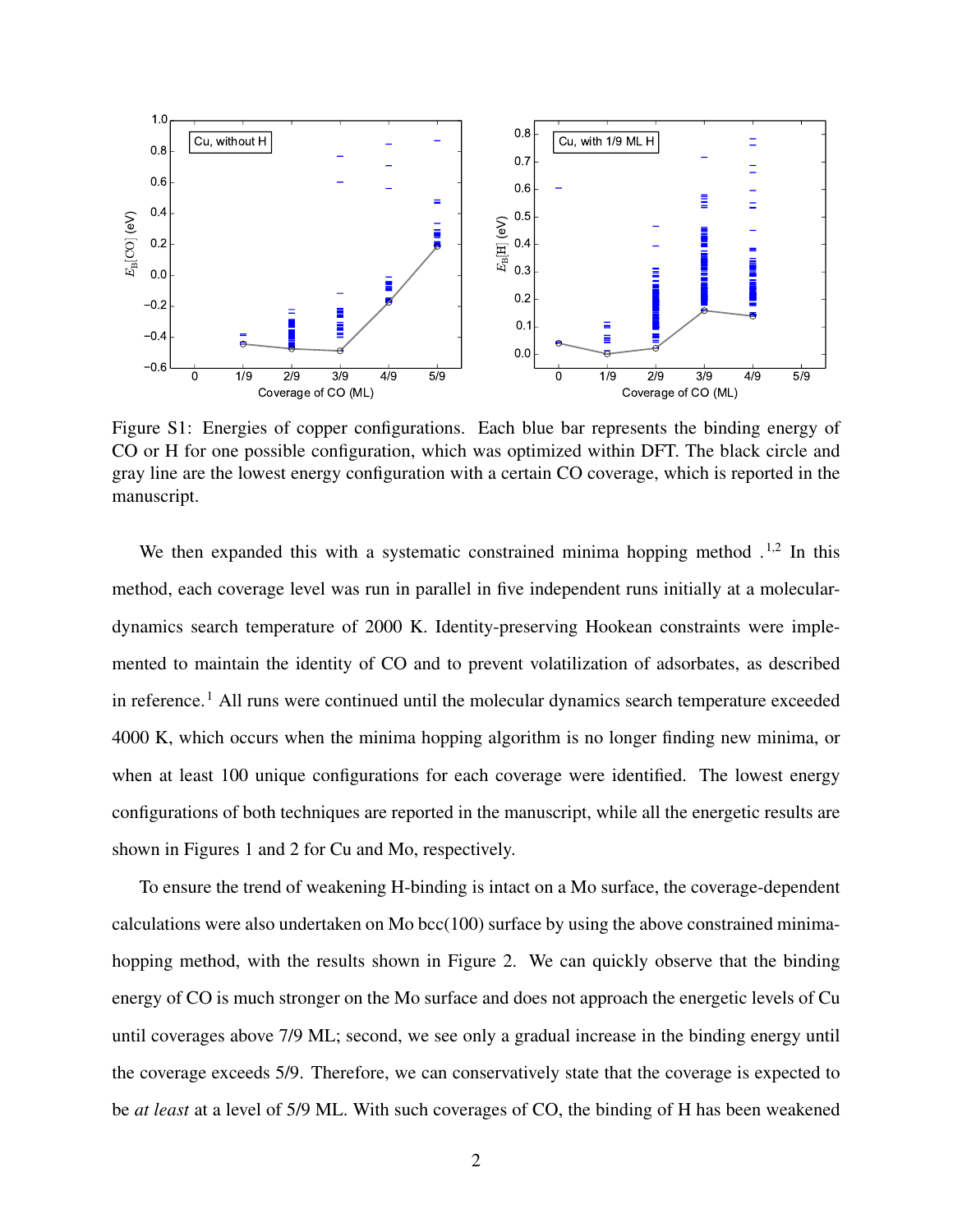

Figure S2: Energies of molybdenum configurations. Each blue bar represents the binding energy of CO or H for one possible configuration, which was optimized within DFT. The black circle and gray line are the lowest energy configuration with a certain CO coverage.

by 0.18 eV compared to that on a clean Mo surface  $(E_B[H] = -0.65 \text{ eV}$  when no CO adsorbed on Mo surface). This trend is very similar to what we found on Cu: a coverage of CO will weaken the binding of H. Clearly, CO adsorbs much stronger on Mo than on Cu, leading to both a stronger weakening of the H bonding and a more pronounced site blocking effect, which will counter the promotion effect caused by the H binding strength change.

#### 2 Individual polarization curves of RDE

Figure 3 shows the polarization curves of positive-going sweeps in the last three cycles at 5 mV/s for Cu and Mo RDE cyclic voltammetry experiments. The average value of these curves are shown in the mainbody of the article.

#### 3 Comparison of CV plots for RDE and metal sheet

As the experimental setups for RDE and metal sheet have some differences, similar CV experiments were also carried out on metal sheet to justify the reliability of the product analysis results: five cycles of 50 mV/s scan followed by five cycles of 5 mV/s scan between -0.7 V and -1.4 V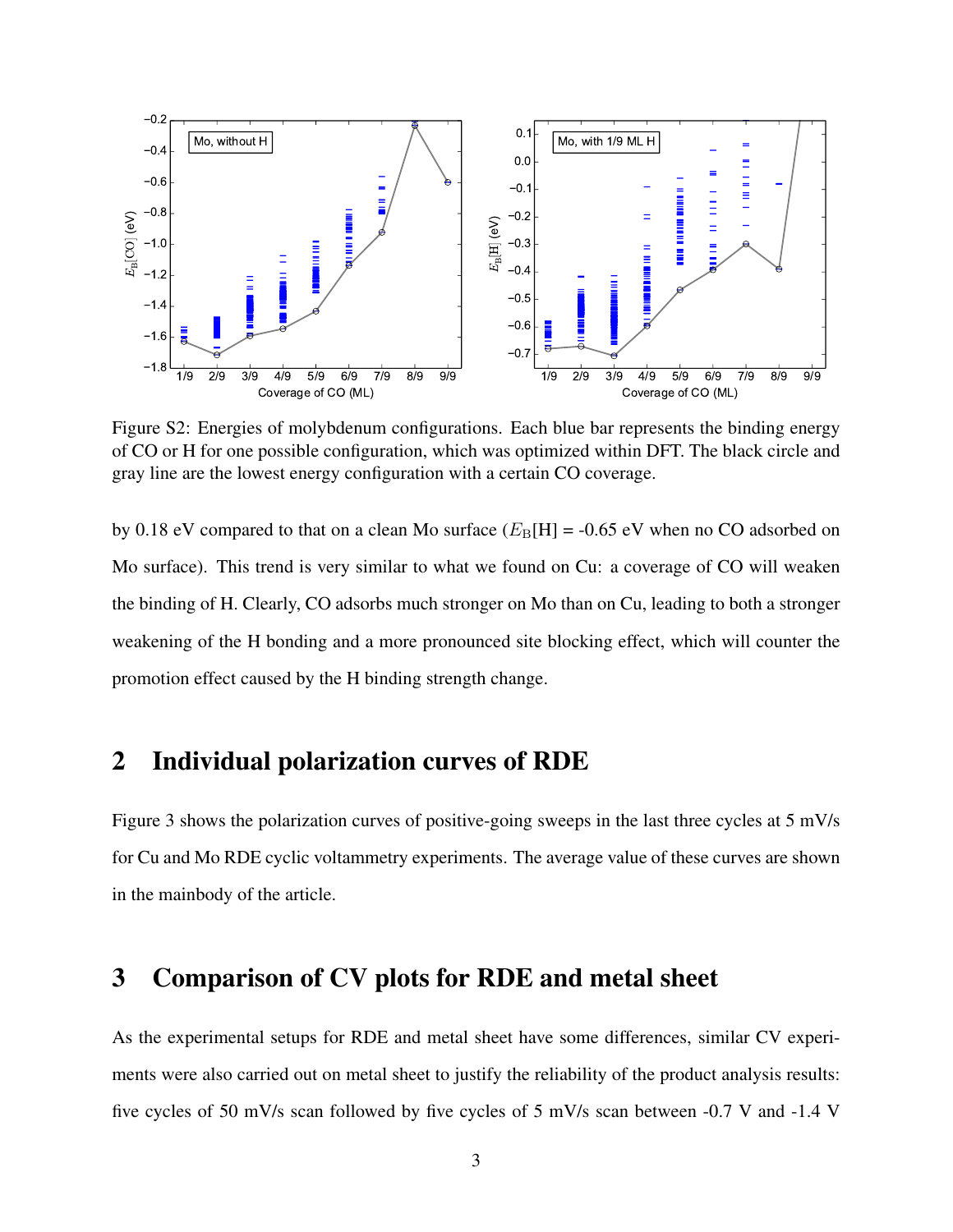

Figure S3: Individual polarization curves (positive-going) of Cu and Mo in argon versus carbon dioxide atmospheres



Figure S4: The polarization curves of Cu sheet, Cu RDE, Mo sheet and Mo RDE in two atmosphere. Blue is in argon and red is in  $CO<sub>2</sub>$ .

vs Ag/AgCl (4 M KCl). The positive-going curves comparison is shown in Figure 4. Around onset potentials, the current on metal sheet is comparable to that on RDE. When the potential is more negative, the current on metal sheet is much smaller than on RDE in all cases. This is to be expected; at very negative potentials the metal sheet cannot get rid of the gas bubbles generated on its surface quickly and the actual surface area in contact with the electrolyte has been greatly reduced due to bubble blocking. Mass transport can also expected to be less limiting in the RDE experiments. Regardless, the CO inhibition effect on HER on copper and promotion effect on HER